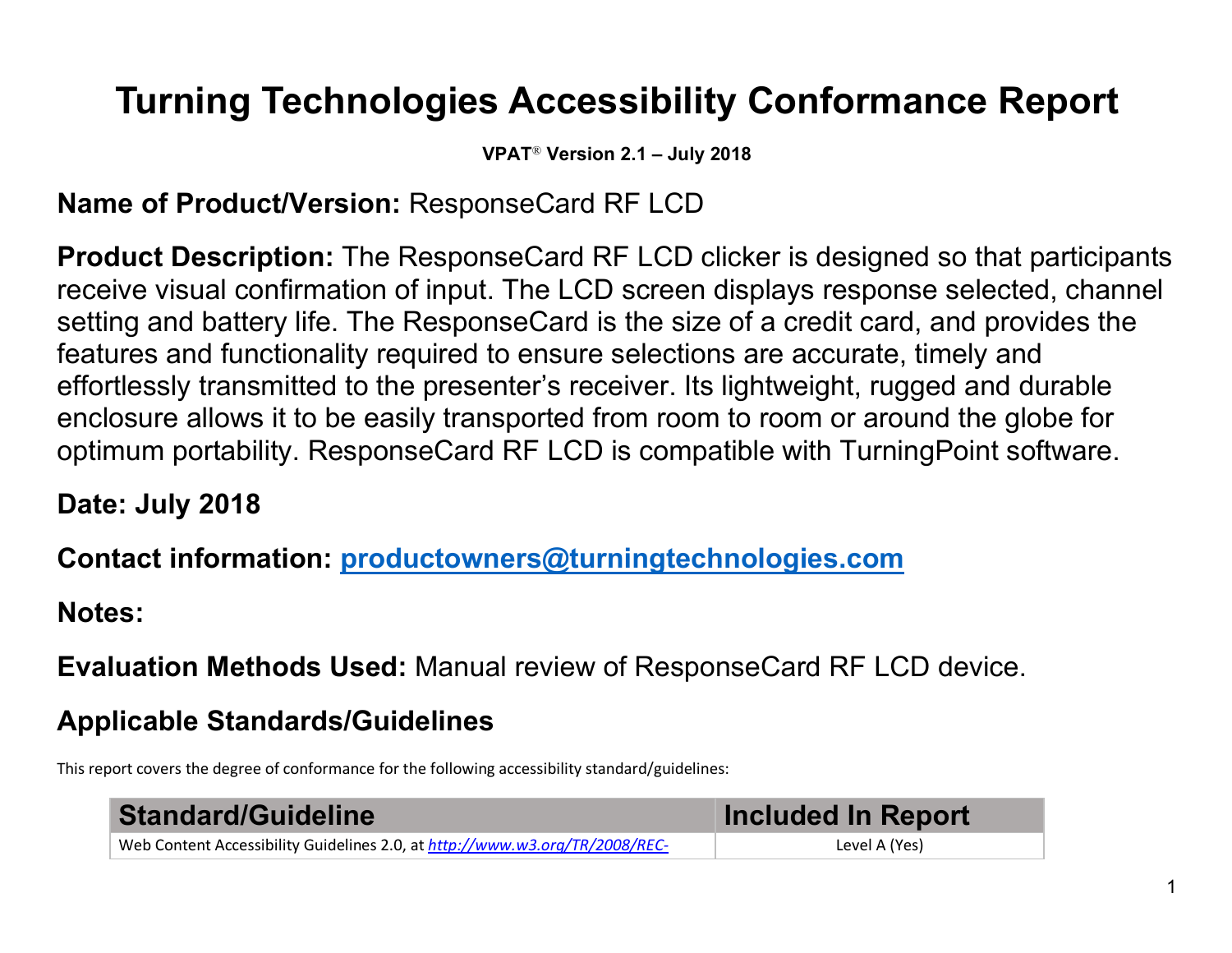| WCAG20-20081211/                                                                                                                                                                                                                           | Level AA (Yes) |
|--------------------------------------------------------------------------------------------------------------------------------------------------------------------------------------------------------------------------------------------|----------------|
|                                                                                                                                                                                                                                            | Level AAA (No) |
| Revised Section 508 standards as published by the U.S. Access Board in the Federal<br>Register on January 18, 2017<br>Corrections to the ICT Final Rule as published by the US Access Board in the Federal<br>Register on January 22, 2018 | (Yes)          |
| EN 301 549 Accessibility requirements suitable for public procurement of ICT<br>products and services in Europe, - V1.1.2 (2015-04) at<br>http://mandate376.standards.eu/standard                                                          | (No)           |

## **Terms**

The terms used in the Conformance Level information are defined as follows:

- **Supports**: The functionality of the product has at least one method that meets the criterion without known defects or meets with equivalent facilitation.
- **Supports with Exceptions**: Some functionality of the product does not meet the criterion.
- **Does Not Support**: The majority of product functionality does not meet the criterion.
- **Not Applicable**: The criterion is not relevant to the product.
- **Not Evaluated**: The product has not been evaluated against the criterion. This can be used only in WCAG 2.0 Level AAA.

## **WCAG 2.0 Report**

Tables 1 and 2 also document conformance with:

• Revised Section 508: Chapter 5 – 501.1 Scope, 504.2 Content Creation or Editing, and Chapter 6 – 602.3 Electronic Support Documentation.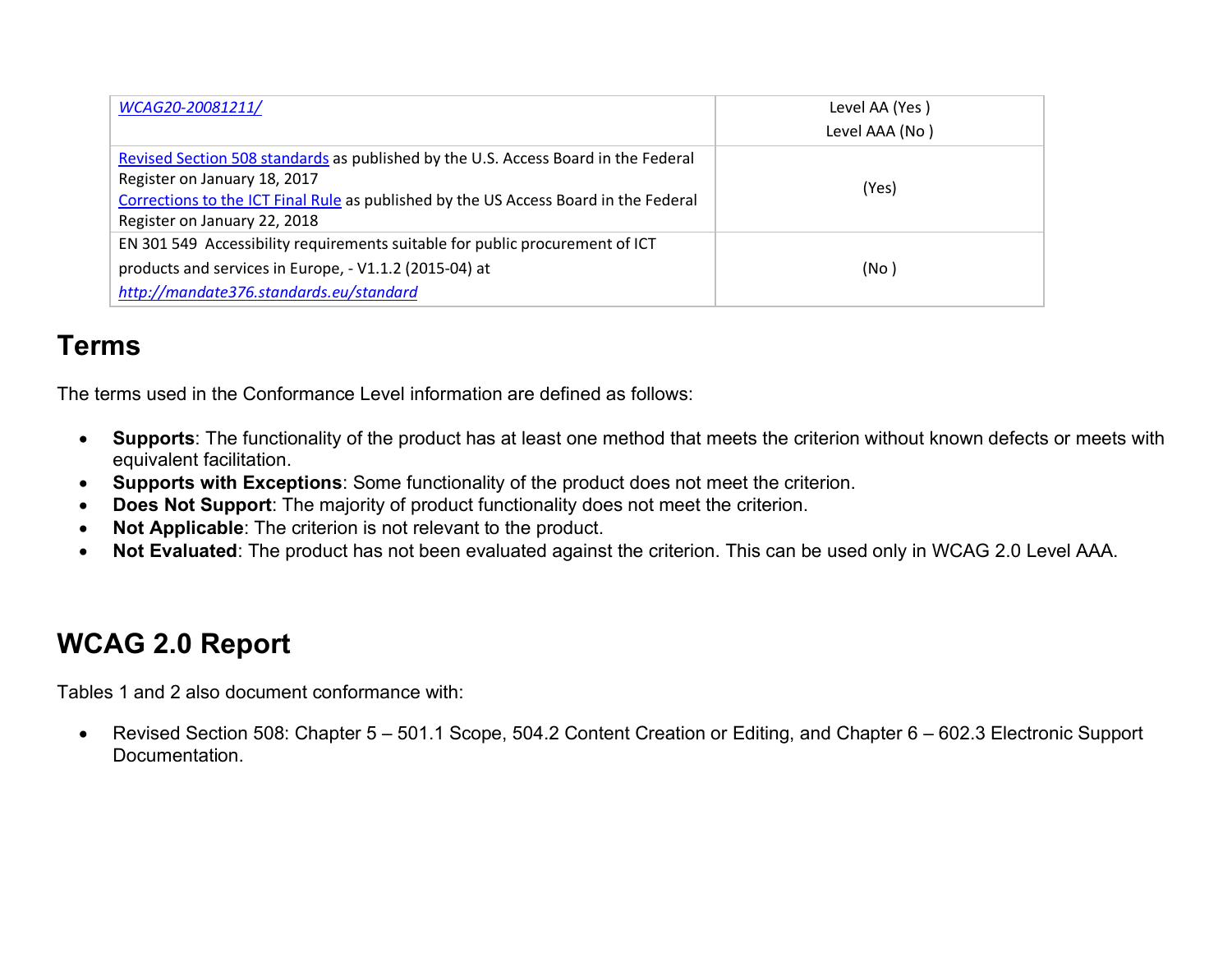#### Table 1: Success Criteria, Level A

Notes: The standards were used to evaluate the electronic instruction documents on the use of ResponseCard RCF LCD.

| <b>Criteria</b>                                                   | <b>Conformance Level</b>         | <b>Remarks and Explanations</b>                   |
|-------------------------------------------------------------------|----------------------------------|---------------------------------------------------|
| 1.1.1 Non-text Content (Level A)                                  |                                  |                                                   |
| Also applies to:                                                  |                                  |                                                   |
| 2017 Section 508                                                  | Electronic Docs: Does Not        | Electronic Docs: Alternative text is not used for |
| 501 (Web)(Software)<br>$\bullet$                                  | Support                          | images within ResponseCard manual.                |
| 504.2 (Authoring Tool)                                            |                                  |                                                   |
| 602.3 (Support Docs)                                              |                                  |                                                   |
| 1.2.1 Audio-only and Video-only (Prerecorded) (Level A)           | <b>Electronic Docs: Not</b>      | <b>Electronic Docs: Not Applicable</b>            |
| Also applies to:                                                  | Applicable                       |                                                   |
| 2017 Section 508                                                  |                                  |                                                   |
| 501 (Web)(Software)<br>$\bullet$                                  |                                  |                                                   |
| 504.2 (Authoring Tool)                                            |                                  |                                                   |
| 602.3 (Support Docs)                                              |                                  |                                                   |
| 1.2.2 Captions (Prerecorded) (Level A)                            | <b>Electronic Docs: Not</b>      | <b>Electronic Docs: Not Applicable</b>            |
| Also applies to:                                                  | Applicable                       |                                                   |
| 2017 Section 508                                                  |                                  |                                                   |
| 501 (Web)(Software)<br>$\bullet$                                  |                                  |                                                   |
| 504.2 (Authoring Tool)                                            |                                  |                                                   |
| 602.3 (Support Docs)                                              |                                  |                                                   |
| 1.2.3 Audio Description or Media Alternative (Prerecorded) (Level | Electronic Docs: Not             | <b>Electronic Docs: Not Applicable</b>            |
| A)                                                                | Applicable                       |                                                   |
| Also applies to:                                                  |                                  |                                                   |
| 2017 Section 508                                                  |                                  |                                                   |
| 501 (Web)(Software)                                               |                                  |                                                   |
| 504.2 (Authoring Tool)                                            |                                  |                                                   |
| 602.3 (Support Docs)                                              |                                  |                                                   |
| 1.3.1 Info and Relationships (Level A)                            | <b>Electronic Docs: Supports</b> | <b>Electronic Docs:</b>                           |
| Also applies to:                                                  |                                  |                                                   |
| 2017 Section 508                                                  |                                  |                                                   |
| 501 (Web)(Software)                                               |                                  |                                                   |
| 504.2 (Authoring Tool)                                            |                                  |                                                   |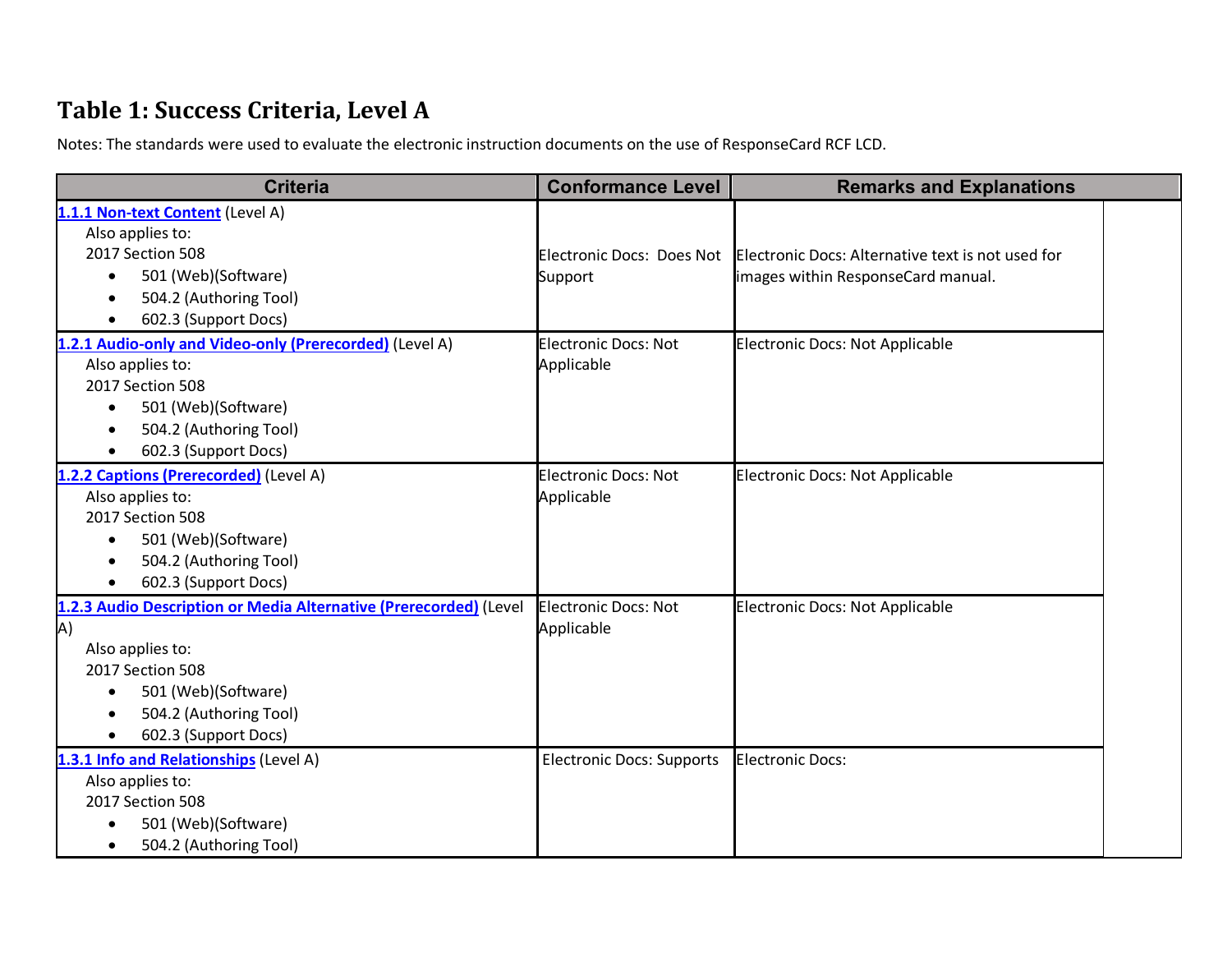| <b>Criteria</b>                                                                                                                                                                    | <b>Conformance Level</b>                  | <b>Remarks and Explanations</b>                                                                                    |
|------------------------------------------------------------------------------------------------------------------------------------------------------------------------------------|-------------------------------------------|--------------------------------------------------------------------------------------------------------------------|
| 602.3 (Support Docs)<br>$\bullet$                                                                                                                                                  |                                           |                                                                                                                    |
| 1.3.2 Meaningful Sequence (Level A)<br>Also applies to:<br>2017 Section 508<br>501 (Web)(Software)<br>$\bullet$<br>504.2 (Authoring Tool)<br>602.3 (Support Docs)                  | <b>Electronic Docs: Supports</b>          | Electronic Docs: PDFs follow a logical content<br>structure.                                                       |
| 1.3.3 Sensory Characteristics (Level A)<br>Also applies to:<br>2017 Section 508<br>501 (Web)(Software)<br>$\bullet$<br>504.2 (Authoring Tool)<br>$\bullet$<br>602.3 (Support Docs) | <b>Electronic Docs: Not</b><br>Applicable | <b>Electronic Docs: Not Applicable</b>                                                                             |
| 1.4.1 Use of Color (Level A)<br>2017 Section 508<br>501 (Web)(Software)<br>$\bullet$<br>504.2 (Authoring Tool)<br>602.3 (Support Docs)                                             | <b>Electronic Docs: Supports</b>          | Electronic Docs: Color is not used as the only means<br>of conveying information.                                  |
| 1.4.2 Audio Control (Level A)<br>Also applies to:<br>2017 Section 508<br>501 (Web)(Software)<br>$\bullet$<br>504.2 (Authoring Tool)<br>602.3 (Support Docs)                        | <b>Electronic Docs: Not</b><br>Applicable | <b>Electronic Docs: Not Applicable</b>                                                                             |
| 2.1.1 Keyboard (Level A)<br>Also applies to:<br>2017 Section 508<br>501 (Web)(Software)<br>$\bullet$<br>504.2 (Authoring Tool)<br>602.3 (Support Docs)                             | <b>Electronic Docs: Not</b><br>Applicable | Electronic Docs: Standard PDFs are utilized, no<br>attempts or controls are used to interfere with<br>keyboard use |
| 2.1.2 No Keyboard Trap (Level A)<br>2017 Section 508<br>501 (Web)(Software)<br>$\bullet$                                                                                           | <b>Electronic Docs: Supports</b>          | Electronic Docs: Standard PDFs are utilized, no<br>attempts or controls are used to interfere with<br>keyboard use |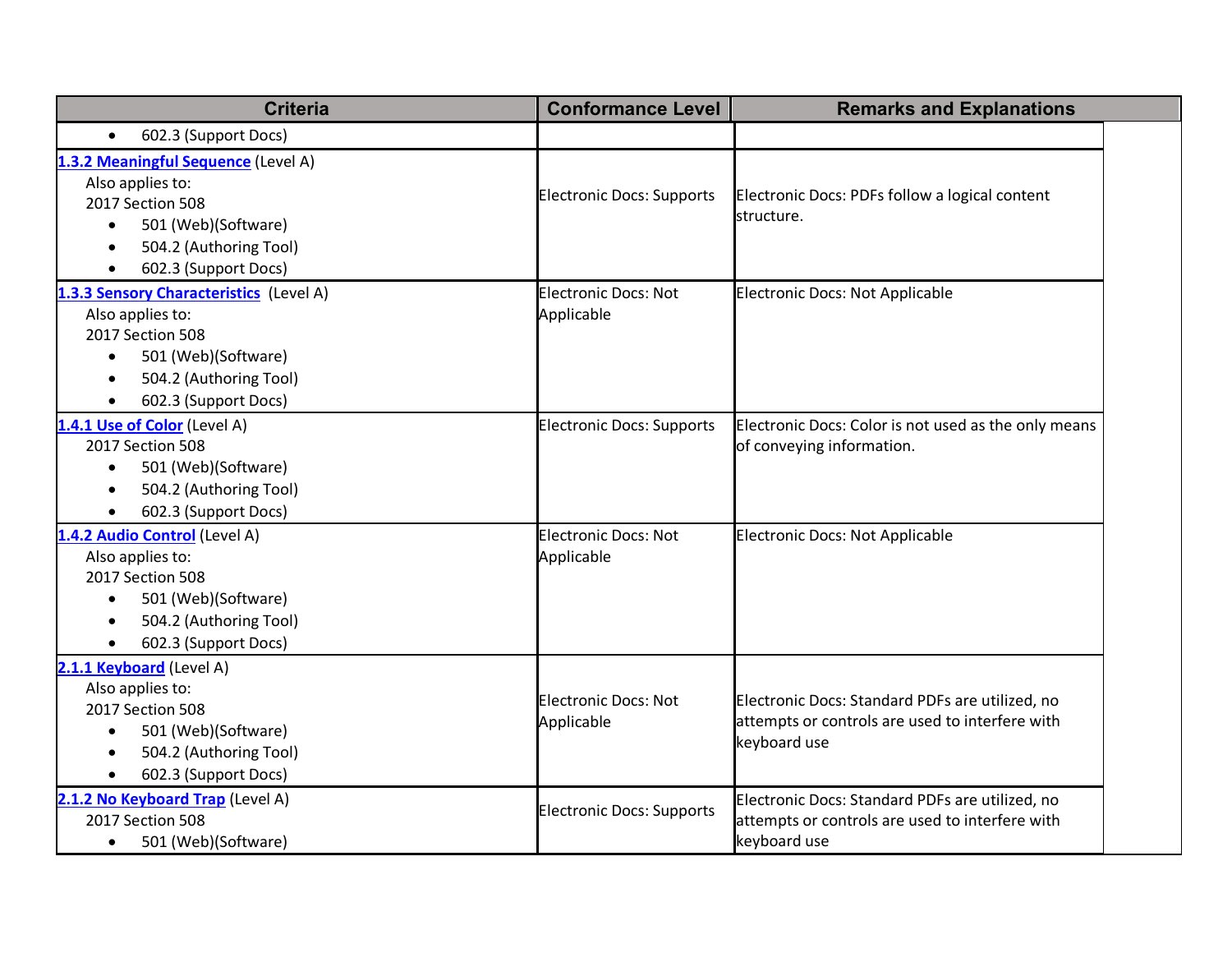| <b>Criteria</b>                                              | <b>Conformance Level</b>         | <b>Remarks and Explanations</b>                     |
|--------------------------------------------------------------|----------------------------------|-----------------------------------------------------|
| 504.2 (Authoring Tool)                                       |                                  |                                                     |
| 602.3 (Support Docs)                                         |                                  |                                                     |
| 2.2.1 Timing Adjustable (Level A)                            | Electronic Docs: Not             | Electronic Docs: Not Applicable                     |
| Also applies to:                                             | Applicable                       |                                                     |
| 2017 Section 508                                             |                                  |                                                     |
| 501 (Web)(Software)                                          |                                  |                                                     |
| 504.2 (Authoring Tool)                                       |                                  |                                                     |
| 602.3 (Support Docs)                                         |                                  |                                                     |
| 2.2.2 Pause, Stop, Hide (Level A)                            | <b>Electronic Docs: Not</b>      | Electronic Docs: Not Applicable                     |
| 2017 Section 508                                             | Applicable                       |                                                     |
| 501 (Web)(Software)<br>$\bullet$                             |                                  |                                                     |
| 504.2 (Authoring Tool)                                       |                                  |                                                     |
| 602.3 (Support Docs)                                         |                                  |                                                     |
| 2.3.1 Three Flashes or Below Threshold (Level A)             | <b>Electronic Docs: Not</b>      | Electronic Docs: Not Applicable                     |
| Also applies to:                                             | Applicable                       |                                                     |
| 2017 Section 508                                             |                                  |                                                     |
| 501 (Web)(Software)                                          |                                  |                                                     |
| 504.2 (Authoring Tool)                                       |                                  |                                                     |
| 602.3 (Support Docs)                                         |                                  |                                                     |
| 2.4.1 Bypass Blocks (Level A)                                | <b>Electronic Docs: Not</b>      | Electronic Docs: Not Applicable                     |
| Also applies to:                                             | Applicable                       |                                                     |
| 2017 Section 508                                             |                                  |                                                     |
| 501 (Web)(Software) - Does not apply to non-web<br>$\bullet$ |                                  |                                                     |
| software                                                     |                                  |                                                     |
| 504.2 (Authoring Tool)                                       |                                  |                                                     |
| 602.3 (Support Docs) - Does not apply to non-web docs        |                                  |                                                     |
| 2.4.2 Page Titled (Level A)                                  |                                  |                                                     |
| Also applies to:                                             | <b>Electronic Docs: Not</b>      |                                                     |
| 2017 Section 508                                             | Applicable                       | Electronic Docs: Not Applicable                     |
| 501 (Web)(Software)                                          |                                  |                                                     |
| 504.2 (Authoring Tool)                                       |                                  |                                                     |
| 602.3 (Support Docs)                                         |                                  |                                                     |
| 2.4.3 Focus Order (Level A)                                  | <b>Electronic Docs: Supports</b> | Electronic Docs: Document follows a logical reading |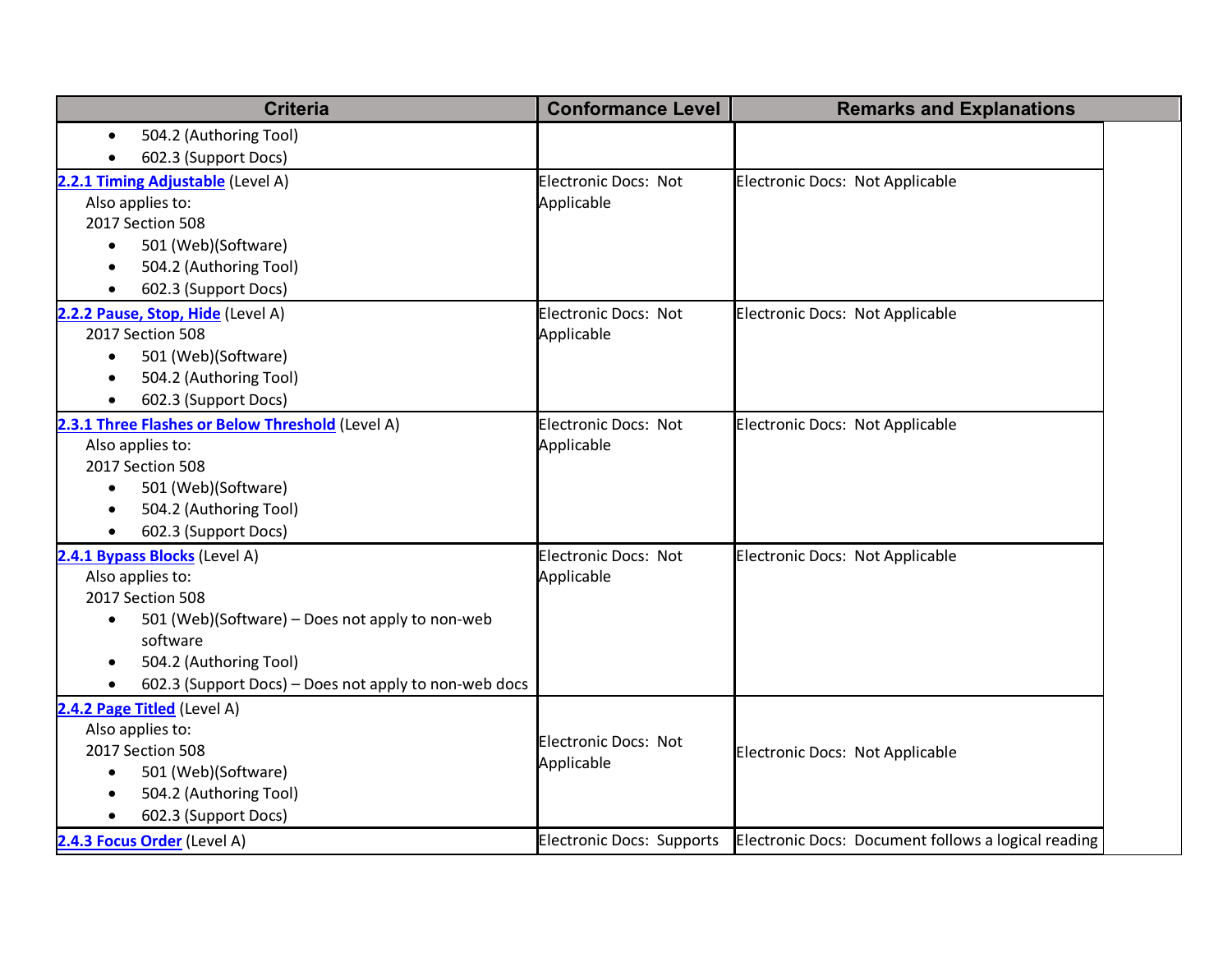| <b>Criteria</b>                             | <b>Conformance Level</b>         | <b>Remarks and Explanations</b>                       |  |
|---------------------------------------------|----------------------------------|-------------------------------------------------------|--|
| Also applies to:                            |                                  | over, (left to right, top to bottom).                 |  |
| 2017 Section 508                            |                                  |                                                       |  |
| 501 (Web)(Software)<br>$\bullet$            |                                  |                                                       |  |
| 504.2 (Authoring Tool)<br>$\bullet$         |                                  |                                                       |  |
| 602.3 (Support Docs)<br>$\bullet$           |                                  |                                                       |  |
| 2.4.4 Link Purpose (In Context) (Level A)   | Electronic Docs: Supports        | Electronic Docs: All links in manual are labeled and  |  |
| Also applies to:                            |                                  | purpose can be determined.                            |  |
| 2017 Section 508                            |                                  |                                                       |  |
| 501 (Web)(Software)<br>$\bullet$            |                                  |                                                       |  |
| 504.2 (Authoring Tool)                      |                                  |                                                       |  |
| 602.3 (Support Docs)                        |                                  |                                                       |  |
| 3.1.1 Language of Page (Level A)            | <b>Electronic Docs: Supports</b> | Electronic Docs: All content is delivered in English. |  |
| Also applies to:                            |                                  |                                                       |  |
| 2017 Section 508                            |                                  |                                                       |  |
| 501 (Web)(Software)<br>$\bullet$            |                                  |                                                       |  |
| 504.2 (Authoring Tool)<br>$\bullet$         |                                  |                                                       |  |
| 602.3 (Support Docs)                        |                                  |                                                       |  |
| 3.2.1 On Focus (Level A)                    | <b>Electronic Docs: Not</b>      | Electronic Docs: Not Applicable to PDF document.      |  |
| Also applies to:                            | Applicable                       |                                                       |  |
| 2017 Section 508                            |                                  |                                                       |  |
| 501 (Web)(Software)<br>$\bullet$            |                                  |                                                       |  |
| 504.2 (Authoring Tool)<br>$\bullet$         |                                  |                                                       |  |
| 602.3 (Support Docs)                        |                                  |                                                       |  |
| 3.2.2 On Input (Level A)                    | Electronic Docs: Not             | Electronic Docs: Not Applicable to PDF document.      |  |
| Also applies to:                            | Applicable                       |                                                       |  |
| 2017 Section 508                            |                                  |                                                       |  |
| 501 (Web)(Software)<br>$\bullet$            |                                  |                                                       |  |
| 504.2 (Authoring Tool)                      |                                  |                                                       |  |
| 602.3 (Support Docs)                        |                                  |                                                       |  |
| <b>3.3.1 Error Identification (Level A)</b> | Electronic Docs: Not             | Electronic Docs: Not Applicable to PDF document.      |  |
| Also applies to:                            | Applicable                       |                                                       |  |
| 2017 Section 508                            |                                  |                                                       |  |
| 501 (Web)(Software)<br>$\bullet$            |                                  |                                                       |  |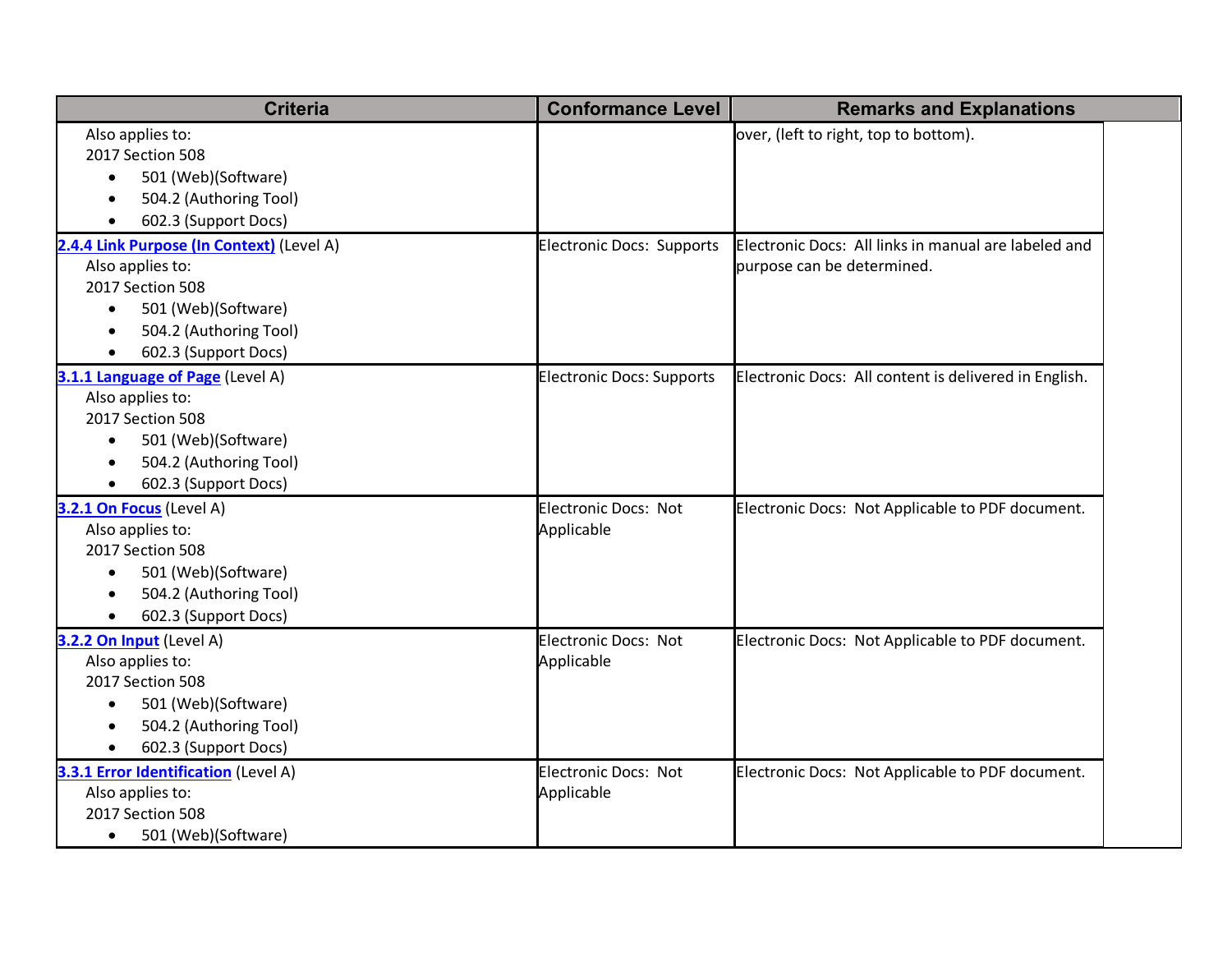| <b>Criteria</b>                                                                                                                                                | <b>Conformance Level</b>                  | <b>Remarks and Explanations</b>                            |
|----------------------------------------------------------------------------------------------------------------------------------------------------------------|-------------------------------------------|------------------------------------------------------------|
| 504.2 (Authoring Tool)<br>٠<br>602.3 (Support Docs)                                                                                                            |                                           |                                                            |
| <b>3.3.2 Labels or Instructions (Level A)</b><br>Also applies to:<br>2017 Section 508<br>501 (Web)(Software)<br>504.2 (Authoring Tool)<br>602.3 (Support Docs) | <b>Electronic Docs: Not</b><br>Applicable | Electronic Docs: Not Applicable to PDF document.           |
| 4.1.1 Parsing (Level A)<br>Also applies to:<br>2017 Section 508<br>501 (Web)(Software)<br>504.2 (Authoring Tool)<br>602.3 (Support Docs)                       | <b>Electronic Docs: Supports</b>          | Electronic Docs: Document validated to prevent<br>lerrors. |
| 4.1.2 Name, Role, Value (Level A)<br>Also applies to:<br>2017 Section 508<br>501 (Web)(Software)<br>504.2 (Authoring Tool)<br>602.3 (Support Docs)             | <b>Electronic Docs: Not</b><br>Applicable | Electronic Docs: Not Applicable to PDF document.           |

## Table 2: Success Criteria, Level AA

| <b>Criteria</b>                  | <b>Conformance Level</b> | <b>Remarks and Explanations</b> |
|----------------------------------|--------------------------|---------------------------------|
| 1.2.4 Captions (Live) (Level AA) | Electronic Docs: Not     | Electronic Docs: Not Applicable |
| Also applies to:                 | Applicable               |                                 |
| 2017 Section 508                 |                          |                                 |
| 501 (Web)(Software)              |                          |                                 |
| 504.2 (Authoring Tool)           |                          |                                 |
| 602.3 (Support Docs)             |                          |                                 |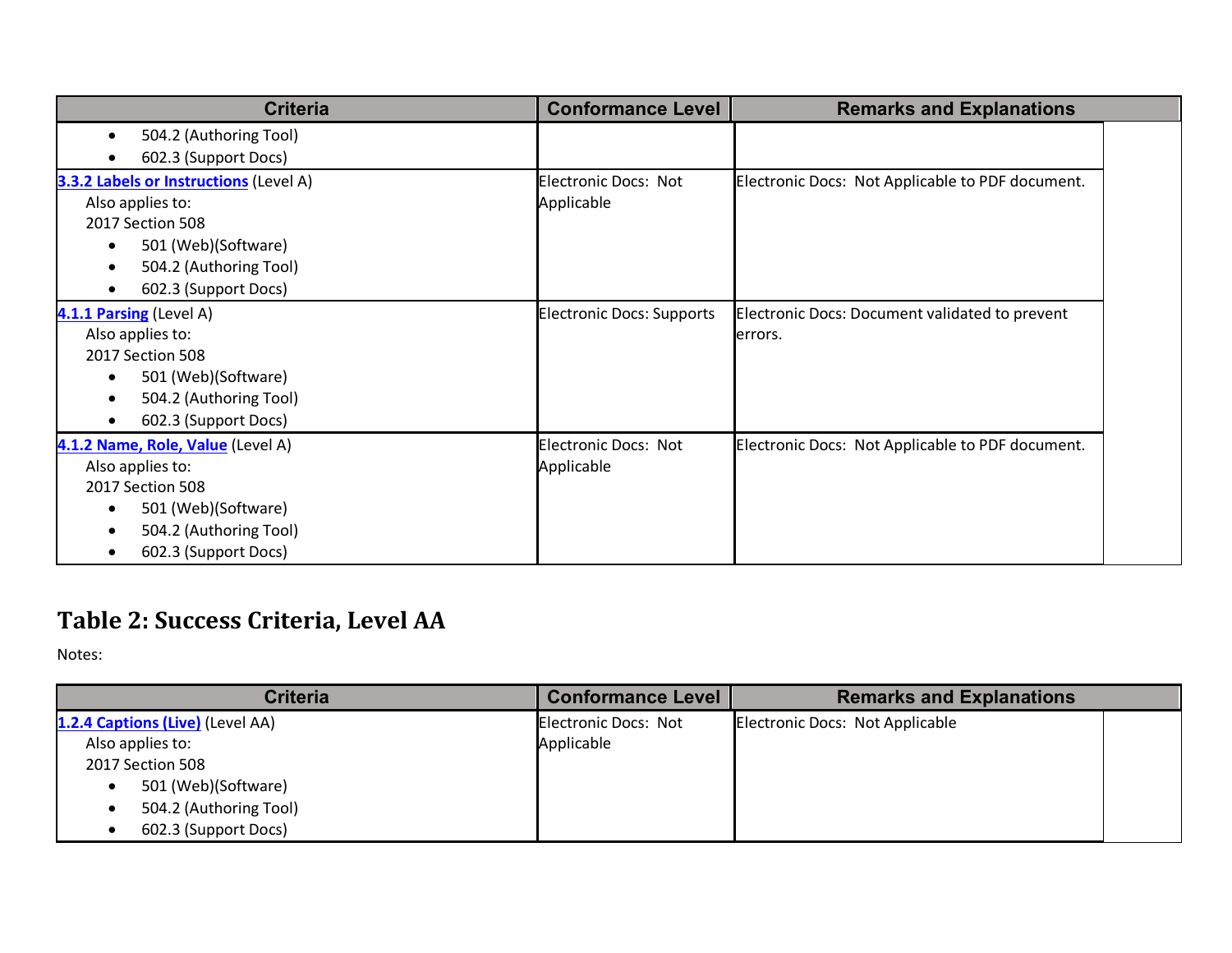| <b>Criteria</b>                                                                                                                                                                                                   | <b>Conformance Level</b>                  | <b>Remarks and Explanations</b>                                                                       |  |
|-------------------------------------------------------------------------------------------------------------------------------------------------------------------------------------------------------------------|-------------------------------------------|-------------------------------------------------------------------------------------------------------|--|
| 1.2.5 Audio Description (Prerecorded) (Level AA)<br>Also applies to:<br>2017 Section 508<br>501 (Web)(Software)<br>$\bullet$<br>504.2 (Authoring Tool)<br>602.3 (Support Docs)                                    | Electronic Docs: Not<br>Applicable        | Electronic Docs: Not Applicable                                                                       |  |
| 1.4.3 Contrast (Minimum) (Level AA)<br>Also applies to:<br>2017 Section 508<br>501 (Web)(Software)<br>$\bullet$<br>504.2 (Authoring Tool)<br>602.3 (Support Docs)                                                 | <b>Electronic Docs: Supports</b>          | Electronic Docs: Document meets minimum<br>contrast requirements.                                     |  |
| 1.4.4 Resize text (Level AA)<br>Also applies to:<br>2017 Section 508<br>501 (Web)(Software)<br>$\bullet$<br>504.2 (Authoring Tool)<br>$\bullet$<br>602.3 (Support Docs)<br>$\bullet$                              | <b>Electronic Docs: Supports</b>          | Electronic Docs: Text can be resized with native PDF<br>reader or with the use of assistive software. |  |
| 1.4.5 Images of Text (Level AA)<br>Also applies to:<br>2017 Section 508<br>501 (Web)(Software)<br>$\bullet$<br>504.2 (Authoring Tool)<br>$\bullet$<br>602.3 (Support Docs)                                        | <b>Electronic Docs: Supports</b>          | Electronic Docs: No images of text used within the<br>document.                                       |  |
| 2.4.5 Multiple Ways (Level AA)<br>2017 Section 508<br>501 (Web)(Software) - Does not apply to non-web<br>$\bullet$<br>software<br>504.2 (Authoring Tool)<br>602.3 (Support Docs) – Does not apply to non-web docs | <b>Electronic Docs: Not</b><br>Applicable | Electronic Docs: Not Applicable                                                                       |  |
| 2.4.6 Headings and Labels (Level AA)<br>Also applies to:<br>2017 Section 508                                                                                                                                      | <b>Electronic Docs: Supports</b>          | Electronic Docs: Appropriate headings and labels are<br>used within the document to assist user.      |  |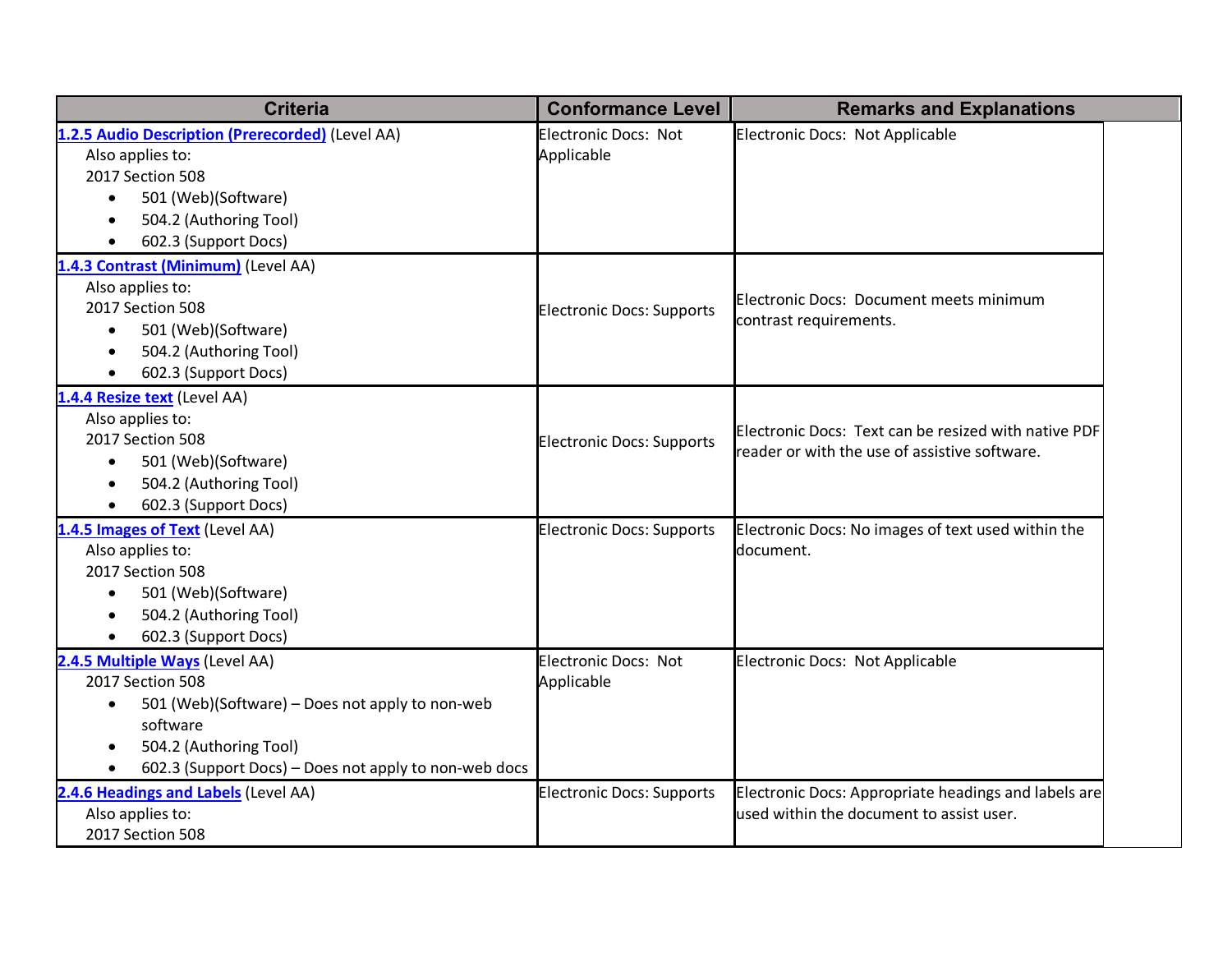| <b>Criteria</b>                                              | <b>Conformance Level</b>         | <b>Remarks and Explanations</b>                                                                     |
|--------------------------------------------------------------|----------------------------------|-----------------------------------------------------------------------------------------------------|
| 501 (Web)(Software)<br>$\bullet$                             |                                  |                                                                                                     |
| 504.2 (Authoring Tool)                                       |                                  |                                                                                                     |
| 602.3 (Support Docs)                                         |                                  |                                                                                                     |
| 2.4.7 Focus Visible (Level AA)                               |                                  |                                                                                                     |
| Also applies to:                                             | <b>Electronic Docs: Supports</b> |                                                                                                     |
| 2017 Section 508                                             | with Exceptions                  | Electronic Docs: Native focus indicators in operating<br>systems or assistive software can be used. |
| 501 (Web)(Software)                                          |                                  |                                                                                                     |
| 504.2 (Authoring Tool)                                       |                                  |                                                                                                     |
| 602.3 (Support Docs)                                         |                                  |                                                                                                     |
| 3.1.2 Language of Parts (Level AA)                           |                                  |                                                                                                     |
| Also applies to:                                             | <b>Electronic Docs: Does Not</b> |                                                                                                     |
| 2017 Section 508                                             | Support                          | <b>Electronic Docs:</b>                                                                             |
| 501 (Web)(Software)<br>$\bullet$                             |                                  |                                                                                                     |
| 504.2 (Authoring Tool)                                       |                                  |                                                                                                     |
| 602.3 (Support Docs)<br>$\bullet$                            |                                  |                                                                                                     |
| 3.2.3 Consistent Navigation (Level AA)                       | <b>Electronic Docs: Not</b>      | Electronic Docs: Not Applicable                                                                     |
| Also applies to:                                             | Applicable                       |                                                                                                     |
| 12.2.4 (Support Docs)<br>$\bullet$                           |                                  |                                                                                                     |
| 2017 Section 508                                             |                                  |                                                                                                     |
| 501 (Web)(Software) - Does not apply to non-web<br>$\bullet$ |                                  |                                                                                                     |
| software                                                     |                                  |                                                                                                     |
| 504.2 (Authoring Tool)                                       |                                  |                                                                                                     |
| 602.3 (Support Docs) – Does not apply to non-web docs        |                                  |                                                                                                     |
| 3.2.4 Consistent Identification (Level AA)                   | Electronic Docs: Not             | Electronic Docs: Not Applicable                                                                     |
| 2017 Section 508                                             | Applicable                       |                                                                                                     |
| 501 (Web)(Software) - Does not apply to non-web<br>$\bullet$ |                                  |                                                                                                     |
| software                                                     |                                  |                                                                                                     |
| 504.2 (Authoring Tool)                                       |                                  |                                                                                                     |
| 602.3 (Support Docs) - Does not apply to non-web docs        |                                  |                                                                                                     |
| 3.3.3 Error Suggestion (Level AA)                            | <b>Electronic Docs: Not</b>      | Electronic Docs: Not Applicable                                                                     |
| Also applies to:                                             | Applicable                       |                                                                                                     |
| 2017 Section 508                                             |                                  |                                                                                                     |
| 501 (Web)(Software)<br>$\bullet$                             |                                  |                                                                                                     |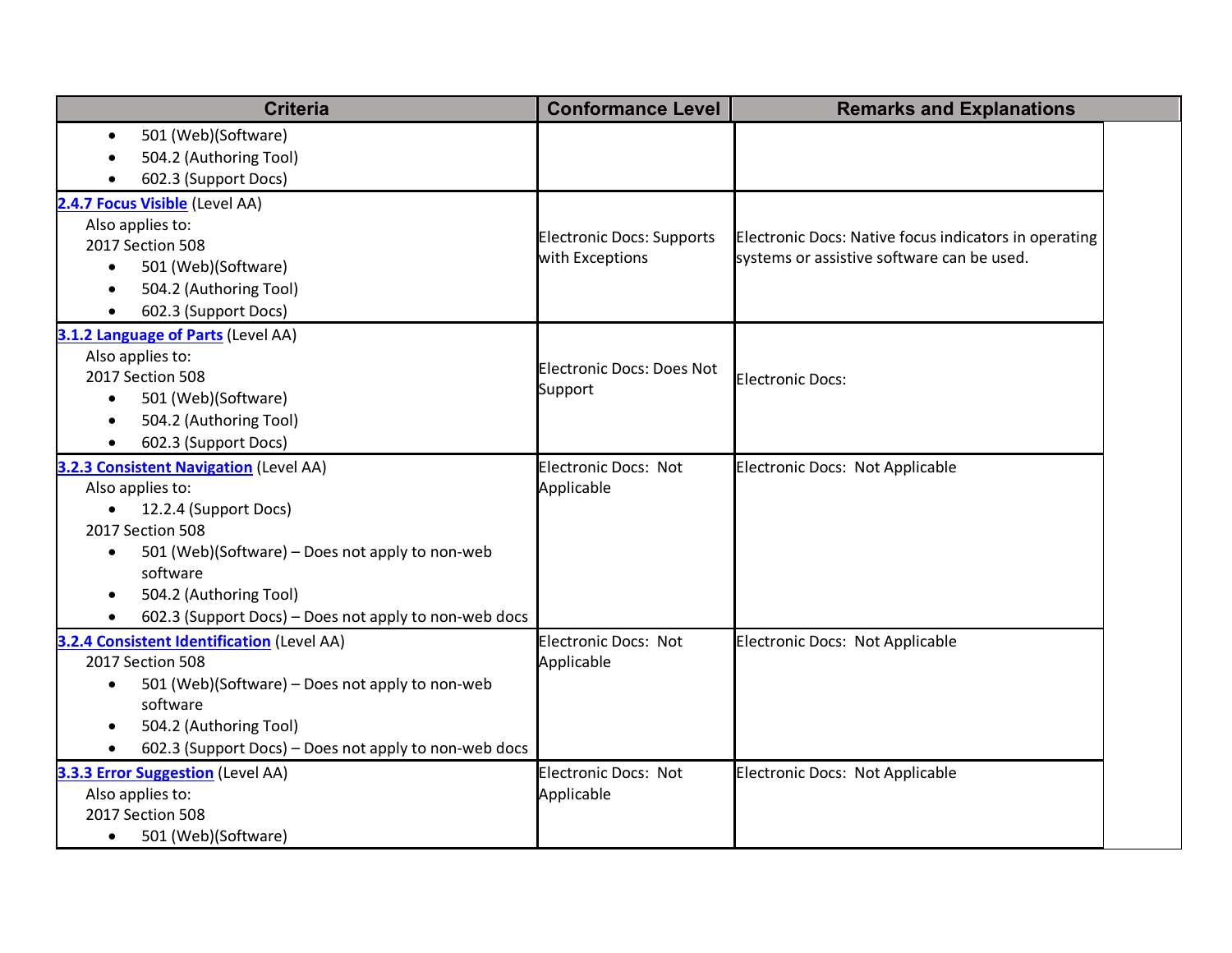| <b>Criteria</b>                                                                                                                                                                                    | <b>Conformance Level</b>           | <b>Remarks and Explanations</b> |
|----------------------------------------------------------------------------------------------------------------------------------------------------------------------------------------------------|------------------------------------|---------------------------------|
| 504.2 (Authoring Tool)<br>602.3 (Support Docs)                                                                                                                                                     |                                    |                                 |
| 3.3.4 Error Prevention (Legal, Financial, Data) (Level AA)<br>Also applies to:<br>EN 301 549 Criteria<br>2017 Section 508<br>501 (Web)(Software)<br>504.2 (Authoring Tool)<br>602.3 (Support Docs) | Electronic Docs: Not<br>Applicable | Electronic Docs: Not Applicable |

#### Table 3: Success Criteria, Level AAA

Notes: Not Evaluated

## **2017 Section 508 Report**

### **Chapter 3: Functional Performance Criteria (FPC)**

| <b>Criteria</b>                   | <b>Conformance Level</b> | <b>Remarks and Explanations</b>                                               |
|-----------------------------------|--------------------------|-------------------------------------------------------------------------------|
| 302.1 Without Vision              | Does Not Support         |                                                                               |
| 302.2 With Limited Vision         | Does Not Support         |                                                                               |
| 302.3 Without Perception of Color | Does Not Support         | Perception of color is required for response<br>confirmation on ResponseCard. |
| 302.4 Without Hearing             | <b>Supports</b>          | Hearing is not required for the use of<br>ResponseCard.                       |
| 302.5 With Limited Hearing        | <b>Supports</b>          | Hearing is not required for the use of<br>ResponseCard.                       |
| 302.6 Without Speech              | <b>Supports</b>          | Speech is not required for the use of<br>ResponseCard.                        |
| 302.7 With Limited Manipulation   | Does Not Support         |                                                                               |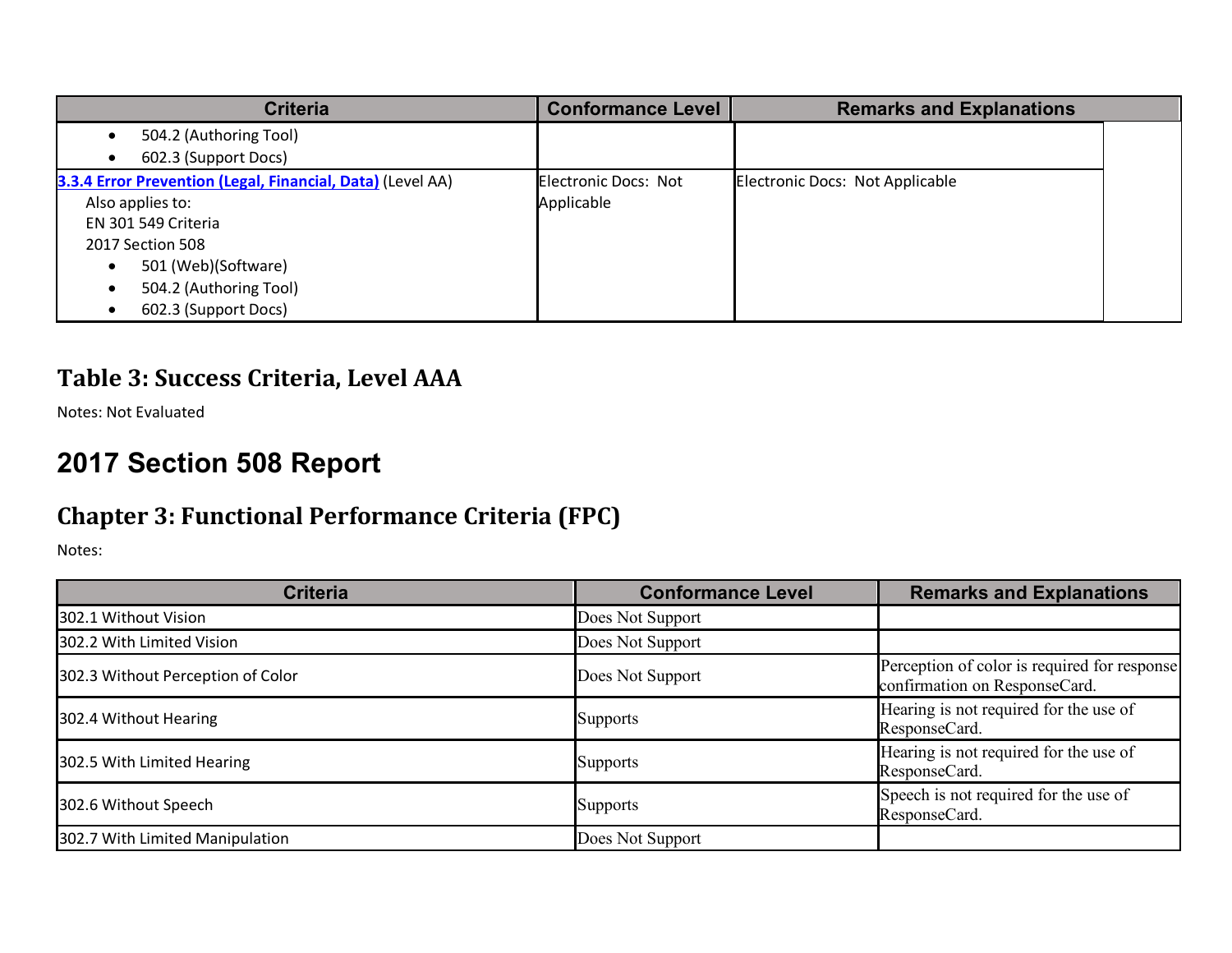| <b>Criteria</b>                                                | Conformance Level | <b>Remarks and Explanations</b> |
|----------------------------------------------------------------|-------------------|---------------------------------|
| 302.8 With Limited Reach and Strength                          | Does Not Support  |                                 |
| 302.9 With Limited Language, Cognitive, and Learning Abilities | Does Not Support  |                                 |

## **Chapter 4: Hardware**

| <b>Criteria</b>                                            | <b>Conformance Level</b>            | <b>Remarks and Explanations</b>        |
|------------------------------------------------------------|-------------------------------------|----------------------------------------|
| 402 Closed Functionality                                   | Heading cell - no response required | Heading cell - no response required    |
| 402.1 General                                              | Heading cell - no response required | Heading cell - no response required    |
| 402.2 Speech-Output Enabled                                | Heading cell - no response required | Heading cell - no response required    |
| 402.2.1 Information Displayed On-Screen                    | Does Not Support                    |                                        |
| 402.2.2 Transactional Outputs                              | Does Not Support                    |                                        |
| 402.2.3 Speech Delivery Type and Coordination              | Does Not Support                    |                                        |
| 402.2.4 User Control                                       | Does Not Support                    |                                        |
| 402.2.5 Braille Instructions                               | Does Not Support                    |                                        |
| 402.3 Volume                                               | Heading cell - no response required | Heading cell - no response required    |
| 402.3.1 Private Listening                                  | Not Applicable                      | Audio not required to use ResponseCard |
| 402.3.2 Non-private Listening                              | Not Applicable                      | Audio not required to use ResponseCard |
| 402.4 Characters on Display Screens                        | Not Applicable                      | Audio not required to use ResponseCard |
| 402.5 Characters on Variable Message Signs                 | Not Applicable                      | Audio not required to use ResponseCard |
| <b>403 Biometrics</b>                                      | Heading cell - no response required | Heading cell - no response required    |
| 403.1 General                                              | Not Applicable                      |                                        |
| 404 Preservation of Information Provided for Accessibility | Heading cell - no response required | Heading cell - no response required    |
| 404.1 General                                              | Does Not Support                    |                                        |
| <b>405 Privacy</b>                                         | Heading cell - no response required | Heading cell - no response required    |
| 405.1 General                                              | Not Applicable                      |                                        |
| <b>406 Standard Connections</b>                            | Heading cell - no response required | Heading cell - no response required    |
| 406.1 General                                              | <b>Supports</b>                     |                                        |
| <b>407 Operable Parts</b>                                  | Heading cell - no response required | Heading cell - no response required    |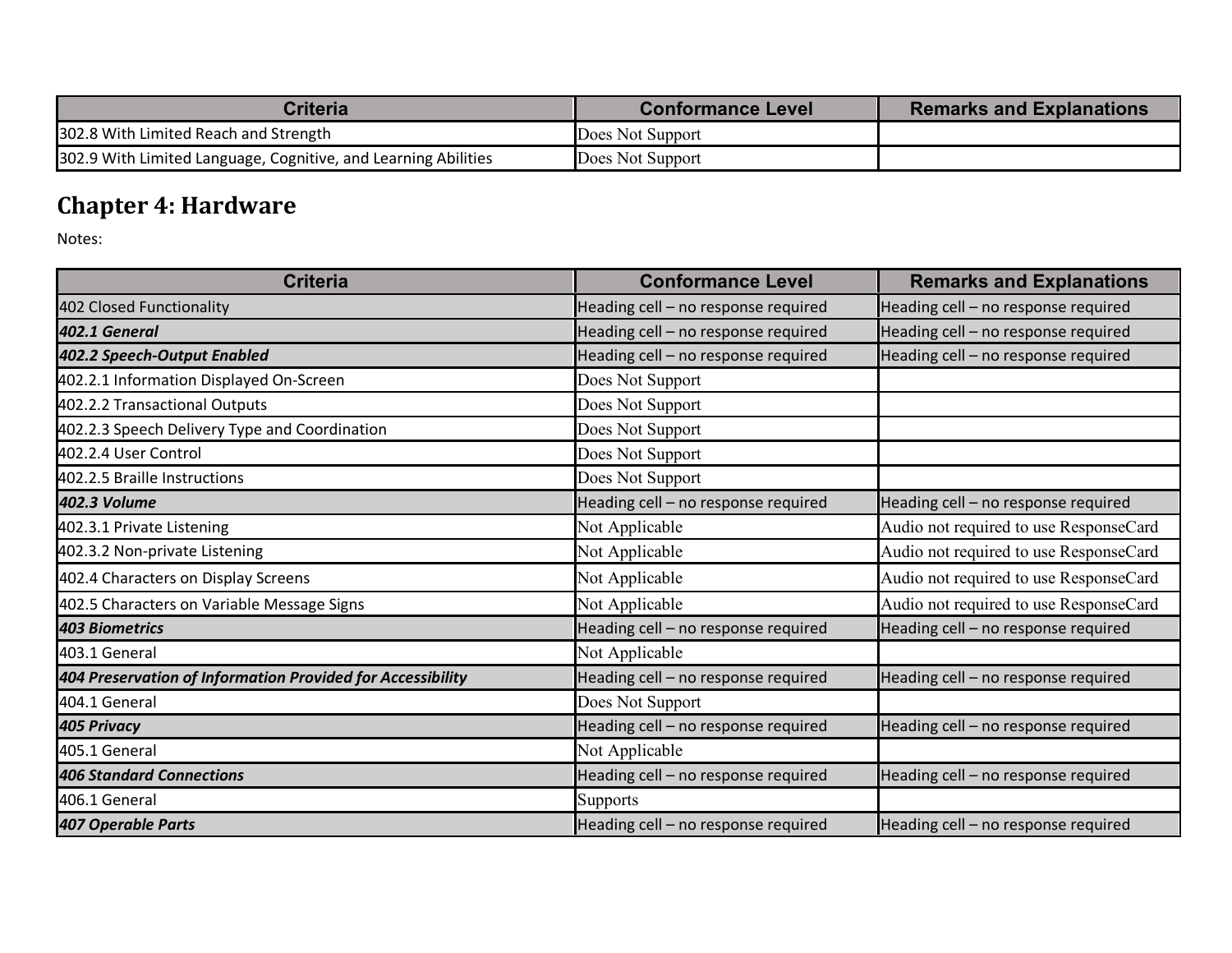| <b>Criteria</b>                                                           | <b>Conformance Level</b>            | <b>Remarks and Explanations</b>                  |
|---------------------------------------------------------------------------|-------------------------------------|--------------------------------------------------|
| 407.2 Contrast                                                            | Supports                            |                                                  |
| 407.3 Input Controls                                                      | Heading cell - no response required | Heading cell - no response required              |
| 407.3.1 Tactilely Discernible                                             | Does Not Support                    |                                                  |
| 407.3.2 Alphabetic Keys                                                   | Does Not Support                    |                                                  |
| 407.3.3 Numeric Keys                                                      | <b>Supports</b>                     | Numeric keys are arranged in ascending<br>order. |
| 407.4 Key Repeat                                                          | Not Applicable                      |                                                  |
| 407.5 Timed Response                                                      | Does Not Support                    |                                                  |
| 407.6 Operation                                                           | Supports                            |                                                  |
| 407.7 Tickets, Fare Cards, and Keycards                                   | Not Applicable                      |                                                  |
| 407.8 Reach Height and Depth                                              | Heading cell - no response required | Heading cell - no response required              |
| 407.8.1 Vertical Reference Plane                                          | Not Applicable                      |                                                  |
| 407.8.1.1 Vertical Plane for Side Reach                                   | Not Applicable                      |                                                  |
| 407.8.1.2 Vertical Plane for Forward Reach                                | Not Applicable                      |                                                  |
| 407.8.2 Side Reach                                                        | Not Applicable                      |                                                  |
| 407.8.2.1 Unobstructed Side Reach                                         | Not Applicable                      |                                                  |
| 407.8.2.2 Obstructed Side Reach                                           | Not Applicable                      |                                                  |
| 407.8.3 Forward Reach                                                     | Not Applicable                      |                                                  |
| 407.8.3.1 Unobstructed Forward Reach                                      | Not Applicable                      |                                                  |
| 407.8.3.2 Obstructed Forward Reach                                        | Not Applicable                      |                                                  |
| 407.8.3.2.1 Operable Part Height for ICT with Obstructed Forward Reach    | Not Applicable                      |                                                  |
| 407.8.3.2.2 Knee and Toe Space under ICT with Obstructed Forward<br>Reach | Not Applicable                      |                                                  |
| <b>408 Display Screens</b>                                                | Heading cell - no response required | Heading cell - no response required              |
| 408.2 Visibility                                                          | Supports                            |                                                  |
| 408.3 Flashing                                                            | Supports                            |                                                  |
| <b>409 Status Indicators</b>                                              | Heading cell - no response required | Heading cell - no response required              |
| 409.1 General                                                             | Supports                            |                                                  |
| 410 Color Coding                                                          | Heading cell - no response required | Heading cell - no response required              |
| 410.1 General                                                             | Supports                            |                                                  |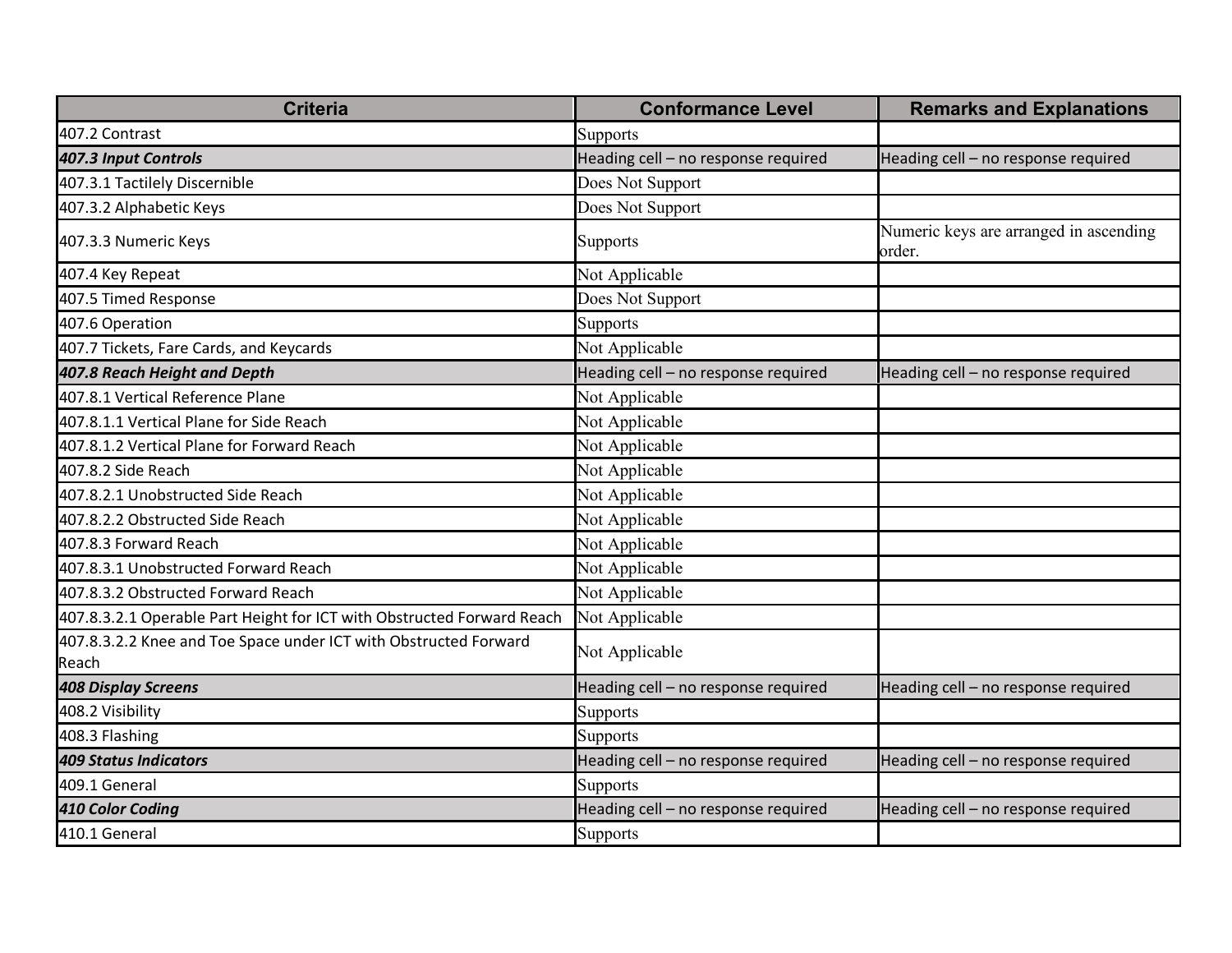| <b>Criteria</b>                                       | <b>Conformance Level</b>            | <b>Remarks and Explanations</b>     |
|-------------------------------------------------------|-------------------------------------|-------------------------------------|
| <b>411 Audible Signals</b>                            | Heading cell - no response required | Heading cell - no response required |
| 411.1 General                                         | Not Applicable                      |                                     |
| 412 ICT with Two-Way Voice Communication              | Heading cell - no response required | Heading cell - no response required |
| 412.2 Volume Gain                                     | Heading cell - no response required | Heading cell - no response required |
| 412.2.1 Volume Gain for Wireline Telephones           | Not Applicable                      |                                     |
| 412.2.2 Volume Gain for Non-Wireline ICT              | Not Applicable                      |                                     |
| 412.3 Interference Reduction and Magnetic Coupling    | Heading cell - no response required | Heading cell - no response required |
| 412.3.1 Wireless Handsets                             | Not Applicable                      |                                     |
| 412.3.2 Wireline Handsets                             | Not Applicable                      |                                     |
| 412.4 Digital Encoding of Speech                      | Not Applicable                      |                                     |
| 412.5 Real-Time Text Functionality                    | <b>Reserved for future</b>          | <b>Reserved for future</b>          |
| 412.6 Caller ID                                       | Not Applicable                      |                                     |
| 412.7 Video Communication                             | Not Applicable                      |                                     |
| 412.8 Legacy TTY Support                              | Heading cell - no response required | Heading cell - no response required |
| 412.8.1 TTY Connectability                            | Not Applicable                      |                                     |
| 412.8.2 Voice and Hearing Carry Over                  | Not Applicable                      |                                     |
| 412.8.3 Signal Compatibility                          | Not Applicable                      |                                     |
| 412.8.4 Voice Mail and Other Messaging Systems        | Not Applicable                      |                                     |
| 413 Closed Caption Processing Technologies            | Heading cell - no response required | Heading cell - no response required |
| 413.1.1 Decoding and Display of Closed Captions       | Not Applicable                      |                                     |
| 413.1.2 Pass-Through of Closed Caption Data           | Not Applicable                      |                                     |
| 414 Audio Description Processing Technologies         | Heading cell - no response required | Heading cell - no response required |
| 414.1.1 Digital Television Tuners                     | Not Applicable                      |                                     |
| 414.1.2 Other ICT                                     | Not Applicable                      |                                     |
| 415 User Controls for Captions and Audio Descriptions | Heading cell - no response required | Heading cell - no response required |
| 415.1.1 Caption Controls                              | Not Applicable                      |                                     |
| 415.1.2 Audio Description Controls                    | Not Applicable                      |                                     |